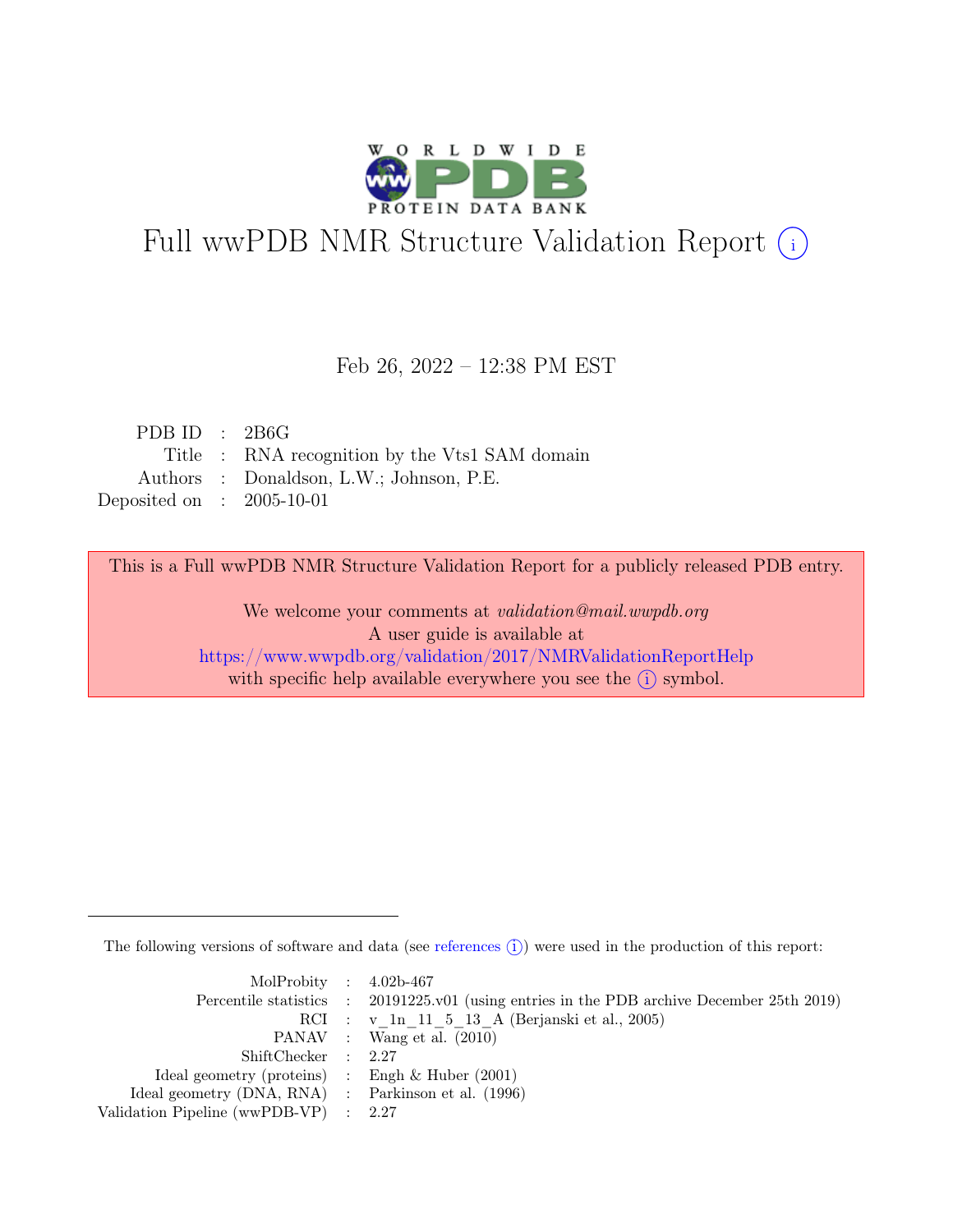## 1 Overall quality at a glance  $(i)$

The following experimental techniques were used to determine the structure: SOLUTION NMR

The overall completeness of chemical shifts assignment was not calculated.

Percentile scores (ranging between 0-100) for global validation metrics of the entry are shown in the following graphic. The table shows the number of entries on which the scores are based.

| Metric       |                                                    | <b>Percentile Ranks</b> |               |  |
|--------------|----------------------------------------------------|-------------------------|---------------|--|
| RNA backbone |                                                    |                         | 0.45          |  |
| Worse        |                                                    |                         | <b>Better</b> |  |
|              | Percentile relative to all structures              |                         |               |  |
|              | <b>D</b> Percentile relative to all NMR structures |                         |               |  |
|              | Whole archive                                      | NMR archive             |               |  |
| Metric       | $\#$ Entries)                                      | $\hat{}$ #Entries)      |               |  |

| RNA backbone | 4643 | 676

| The table below summarises the geometric issues observed across the polymeric chains and their          |
|---------------------------------------------------------------------------------------------------------|
| fit to the experimental data. The red, orange, yellow and green segments indicate the fraction          |
| of residues that contain outliers for $>=$ 3, 2, 1 and 0 types of geometric quality criteria. A cyan    |
| segment indicates the fraction of residues that are not part of the well-defined cores, and a grey seg- |
| ment represents the fraction of residues that are not modelled. The numeric value for each fraction     |

is indicated below the corresponding segment, with a dot representing fractions  $\langle=5\%$ 

| Mol | $\Box$ Chain   Length | Quality of chain |     |  |  |
|-----|-----------------------|------------------|-----|--|--|
|     | 19                    | 100%             |     |  |  |
|     |                       | 68%              | 32% |  |  |

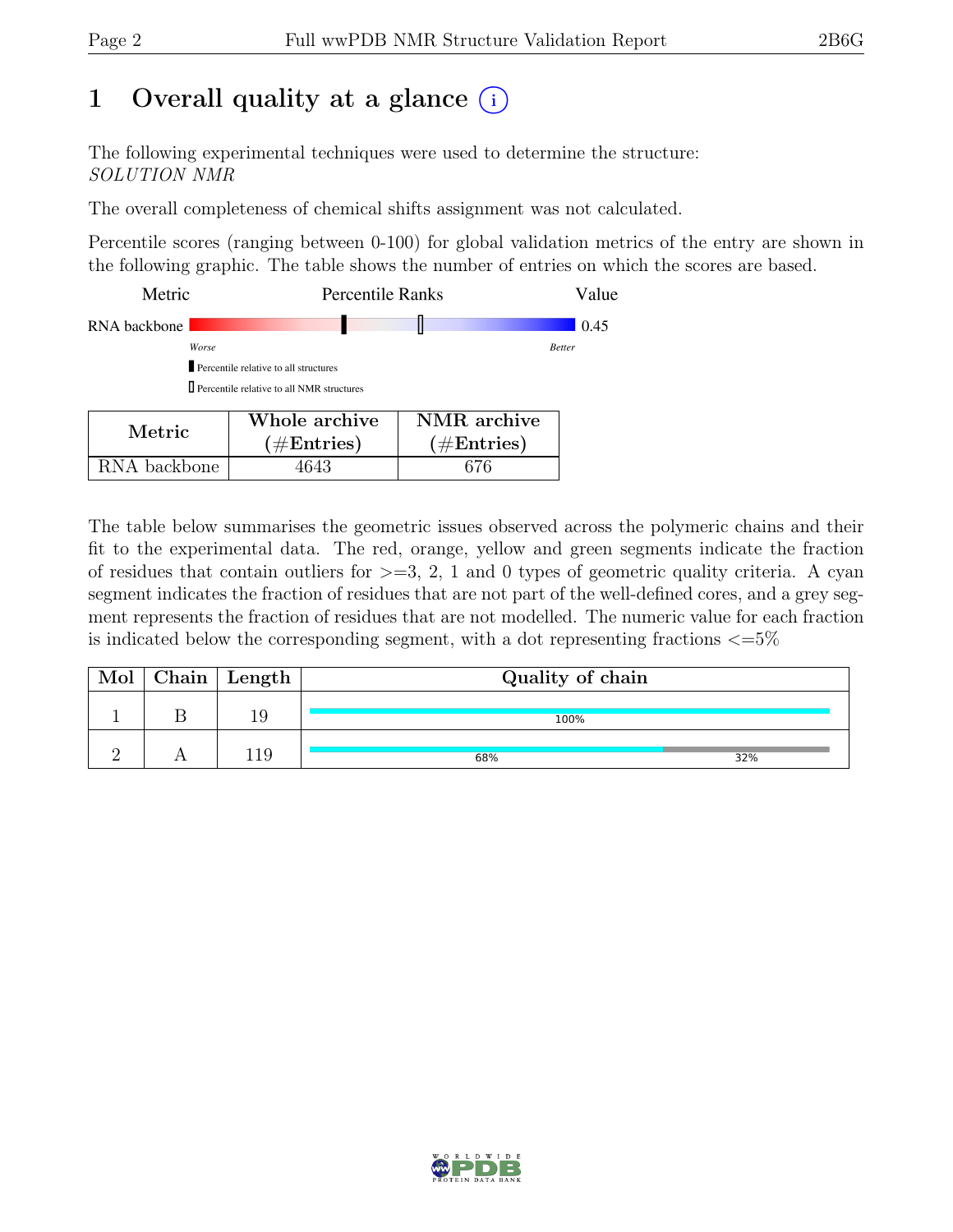### 2 Ensemble composition and analysis  $(i)$

This entry contains 1 models. Identification of well-defined residues and clustering analysis are not possible.

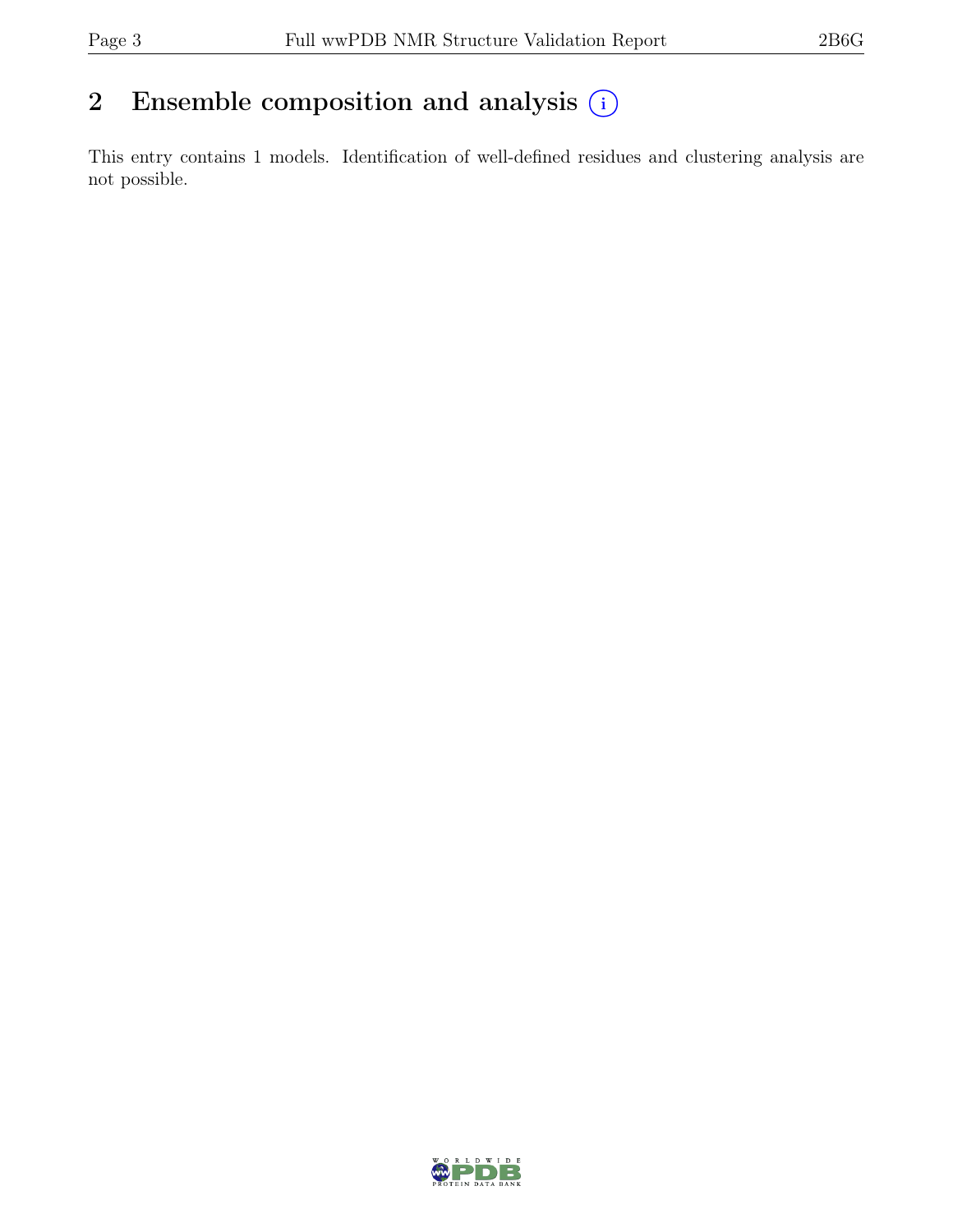## 3 Entry composition (i)

There are 2 unique types of molecules in this entry. The entry contains 1969 atoms, of which 906 are hydrogens and 0 are deuteriums.

• Molecule 1 is a RNA chain called 5'-R(\*GP\*GP\*AP\*GP\*GP\*CP\*UP\*CP\*UP\*GP\*GP\*C P\*AP\*GP\*CP\*UP\*UP\*UP\*C)-3'.

| $\mathbf{Mol}$ |    | $\vert$ Chain   Residues | $\rm{Atoms}$   |     |    |     |  | Trace |  |
|----------------|----|--------------------------|----------------|-----|----|-----|--|-------|--|
|                |    | 10                       | $_{\rm Total}$ |     |    |     |  |       |  |
|                | ⊥J | 608                      | 80             | 206 | 70 | 134 |  |       |  |

• Molecule 2 is a protein called Vts1p.

|  | Mol   Chain   Residues |                | $\rm{Atoms}$ |     |       |  |  | Trace |
|--|------------------------|----------------|--------------|-----|-------|--|--|-------|
|  |                        | $\text{Total}$ |              | H.  |       |  |  |       |
|  | ΟI                     | 1361           | 430          | 700 | - 112 |  |  |       |

There are 2 discrepancies between the modelled and reference sequences:

|      | Chain   Residue   Modelled   Actual | Comment                       | Reference |
|------|-------------------------------------|-------------------------------|-----------|
| 405  | GLY                                 | cloning artifact   GB 6324935 |           |
| 406. | <b>SER</b>                          | cloning artifact   GB 6324935 |           |

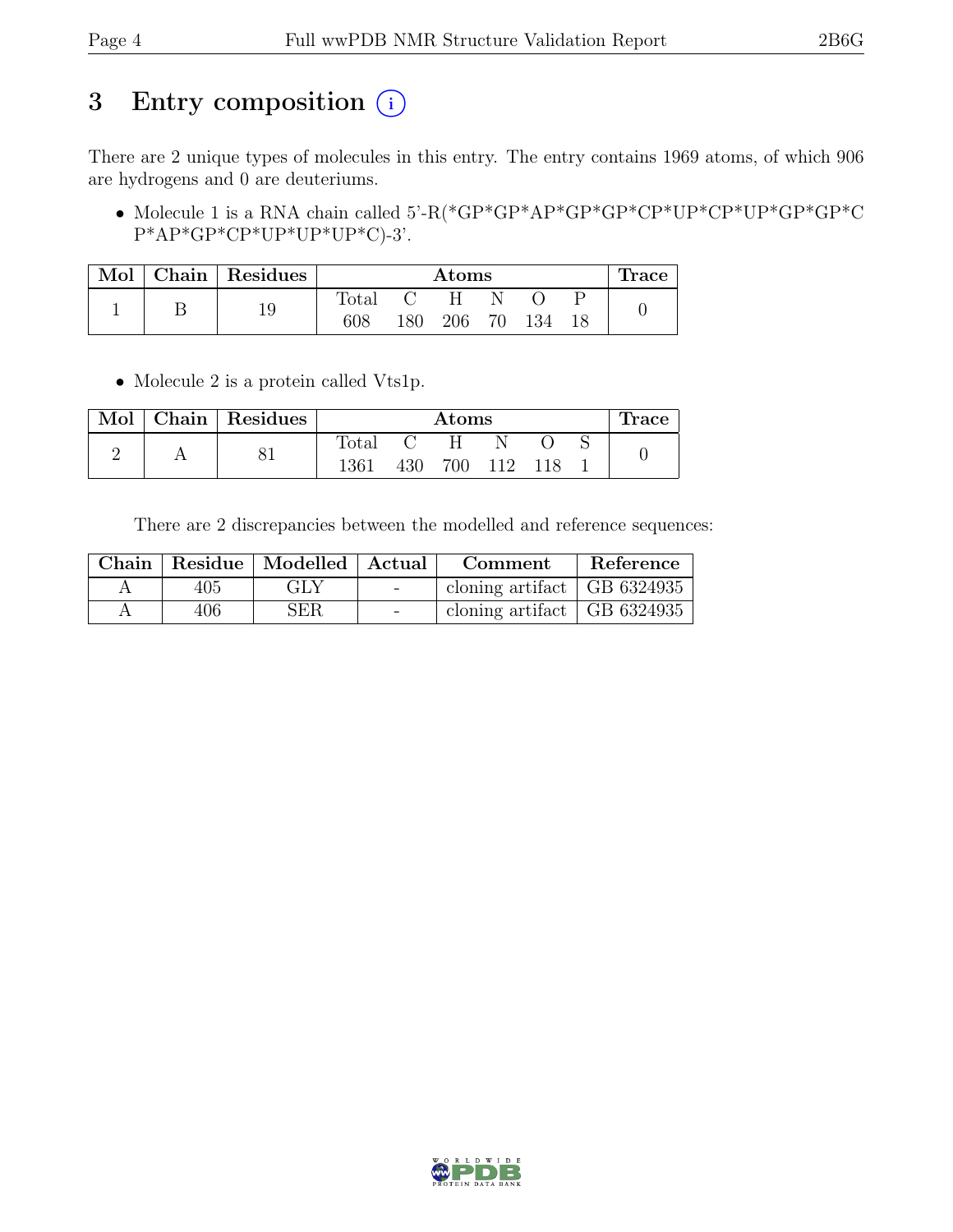### 4 Residue-property plots (i)

These plots are provided for all protein, RNA, DNA and oligosaccharide chains in the entry. The first graphic is the same as shown in the summary in section 1 of this report. The second graphic shows the sequence where residues are colour-coded according to the number of geometric quality criteria for which they contain at least one outlier: green  $= 0$ , yellow  $= 1$ , orange  $= 2$  and red  $=$ 3 or more. Stretches of 2 or more consecutive residues without any outliers are shown as green connectors. Residues which are classified as ill-defined in the NMR ensemble, are shown in cyan with an underline colour-coded according to the previous scheme. Residues which were present in the experimental sample, but not modelled in the final structure are shown in grey.

• Molecule 1: 5'-R(\*GP\*GP\*AP\*GP\*GP\*CP\*UP\*CP\*UP\*GP\*GP\*CP\*AP\*GP\*CP\*UP\*UP\*  $UP*C$ -3'

| Chain B:                                  |                                                                                                   | 100%                                                        |                                                                                                                                         |                                     |
|-------------------------------------------|---------------------------------------------------------------------------------------------------|-------------------------------------------------------------|-----------------------------------------------------------------------------------------------------------------------------------------|-------------------------------------|
| <b>89</b><br>3923885                      | G10<br>U <sub>18</sub><br>$\overline{c}$<br>$\frac{6}{5}$<br>$\overline{a}$<br>644<br>불<br>퓽<br>Б |                                                             |                                                                                                                                         |                                     |
| $\bullet$ Molecule 2: Vts1p               |                                                                                                   |                                                             |                                                                                                                                         |                                     |
| Chain A:                                  |                                                                                                   | 68%                                                         | 32%                                                                                                                                     |                                     |
| SER<br>ASN<br><b>ARSSER</b><br><b>CLY</b> | <b>ERESTREESSE</b>                                                                                | N443<br>P444<br>MET<br><b>EEEEEEEEEEEE</b><br><b>EBBBSB</b> | I456<br>S446<br>D <sub>449</sub><br>P450<br>K454<br>M458<br>W459<br>K445<br>L453<br>N455<br>L452<br><b>T448</b><br>K451<br>P457<br>L447 | L463<br>L460<br>S462<br>K461<br>୍ତି |
|                                           |                                                                                                   |                                                             |                                                                                                                                         |                                     |

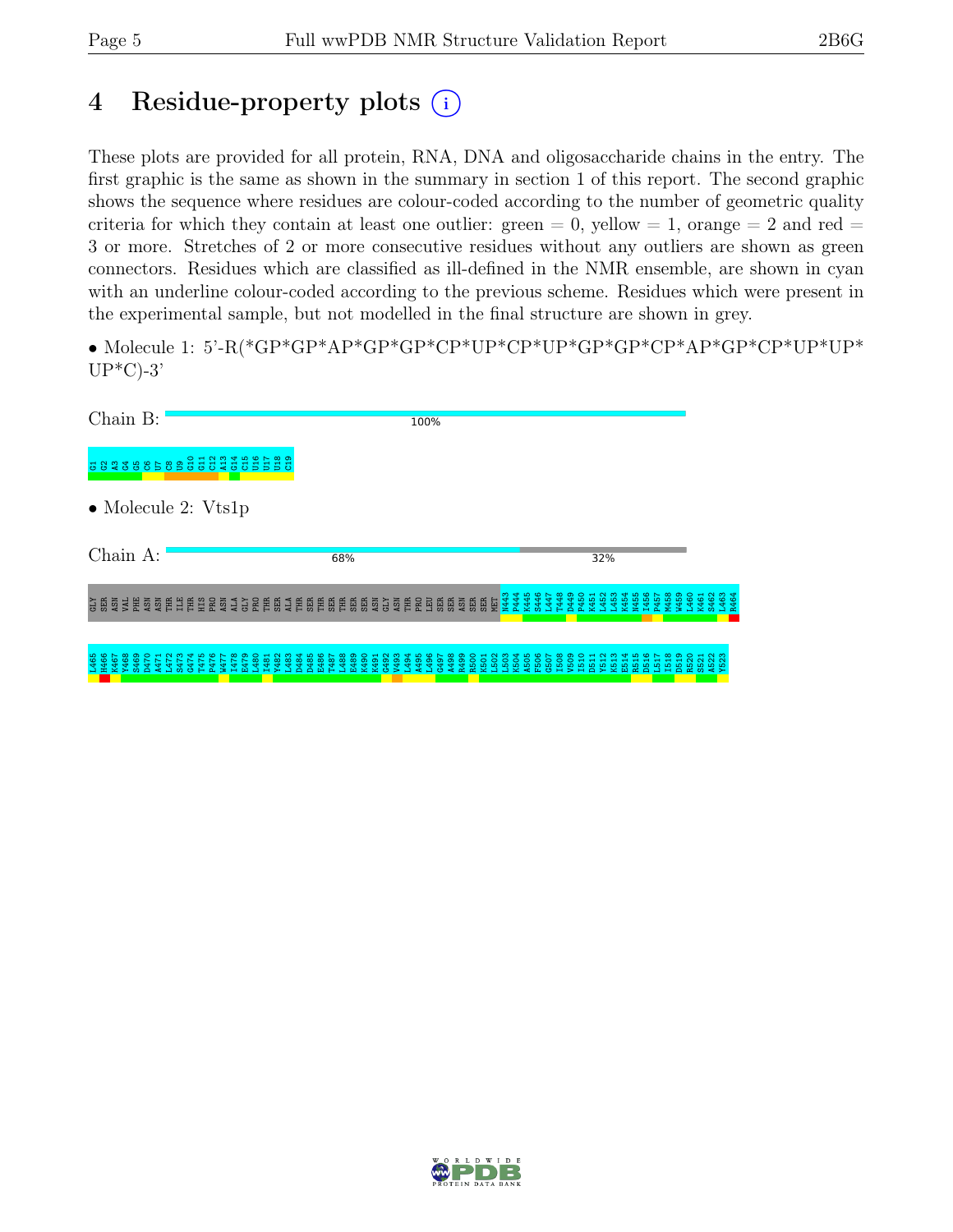## 5 Refinement protocol and experimental data overview  $(i)$

The models were refined using the following method: simulated annealing.

Of the ? calculated structures, 1 were deposited, based on the following criterion: structures with the lowest energy.

The following table shows the software used for structure solution, optimisation and refinement.

| Software name   Classification |                                           | Version |
|--------------------------------|-------------------------------------------|---------|
| <b>CYANA</b>                   | structure solution                        | 21      |
| XPLOR-NIH                      | structure solution $\vert 2.11.0 \rangle$ |         |
| XPLOR-NIH                      | refinement                                | 2.11.0  |

No chemical shift data was provided.

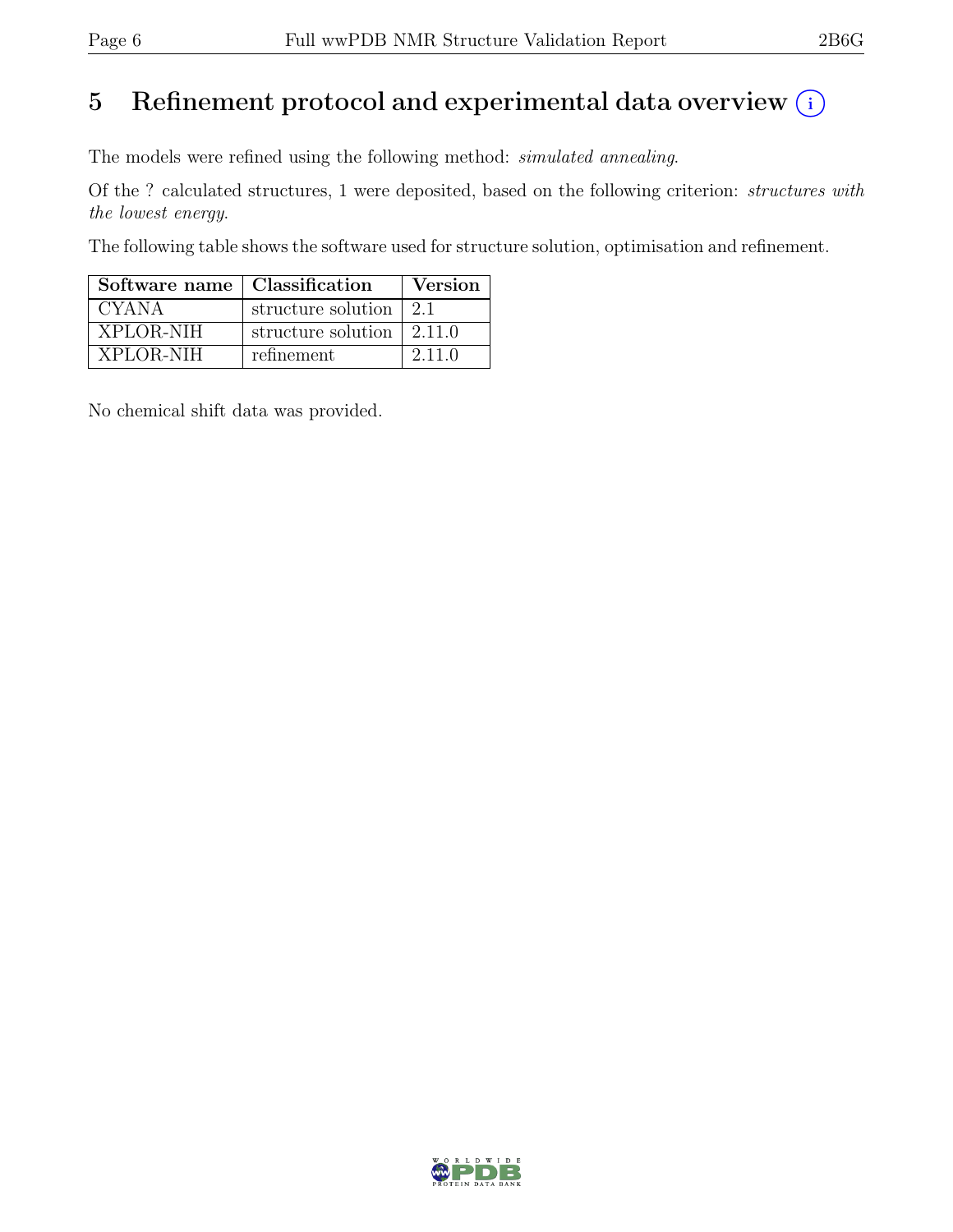## 6 Model quality  $(i)$

### 6.1 Standard geometry (i)

There are no covalent bond-length or bond-angle outliers.

There are no bond-length outliers.

There are no bond-angle outliers.

There are no chirality outliers.

There are no planarity outliers.

#### 6.2 Too-close contacts  $(i)$

In the following table, the Non-H and H(model) columns list the number of non-hydrogen atoms and hydrogen atoms in each chain respectively. The H(added) column lists the number of hydrogen atoms added and optimized by MolProbity. The Clashes column lists the number of clashes averaged over the ensemble.

|  | Mol   Chain   Non-H   $H (model)$   $H (added)$   Clashes |  |
|--|-----------------------------------------------------------|--|
|  |                                                           |  |
|  |                                                           |  |
|  |                                                           |  |

The all-atom clashscore is defined as the number of clashes found per 1000 atoms (including hydrogen atoms). The all-atom clashscore for this structure is -.

There are no clashes.

### 6.3 Torsion angles (i)

#### 6.3.1 Protein backbone  $(i)$

In the following table, the Percentiles column shows the percent Ramachandran outliers of the chain as a percentile score with respect to all PDB entries followed by that with respect to all NMR entries. The Analysed column shows the number of residues for which the backbone conformation was analysed and the total number of residues.

|  |  |  | Mol   Chain   Analysed   Favoured   Allowed   Outliers   Percentiles |
|--|--|--|----------------------------------------------------------------------|
|  |  |  |                                                                      |
|  |  |  |                                                                      |

There are no Ramachandran outliers.

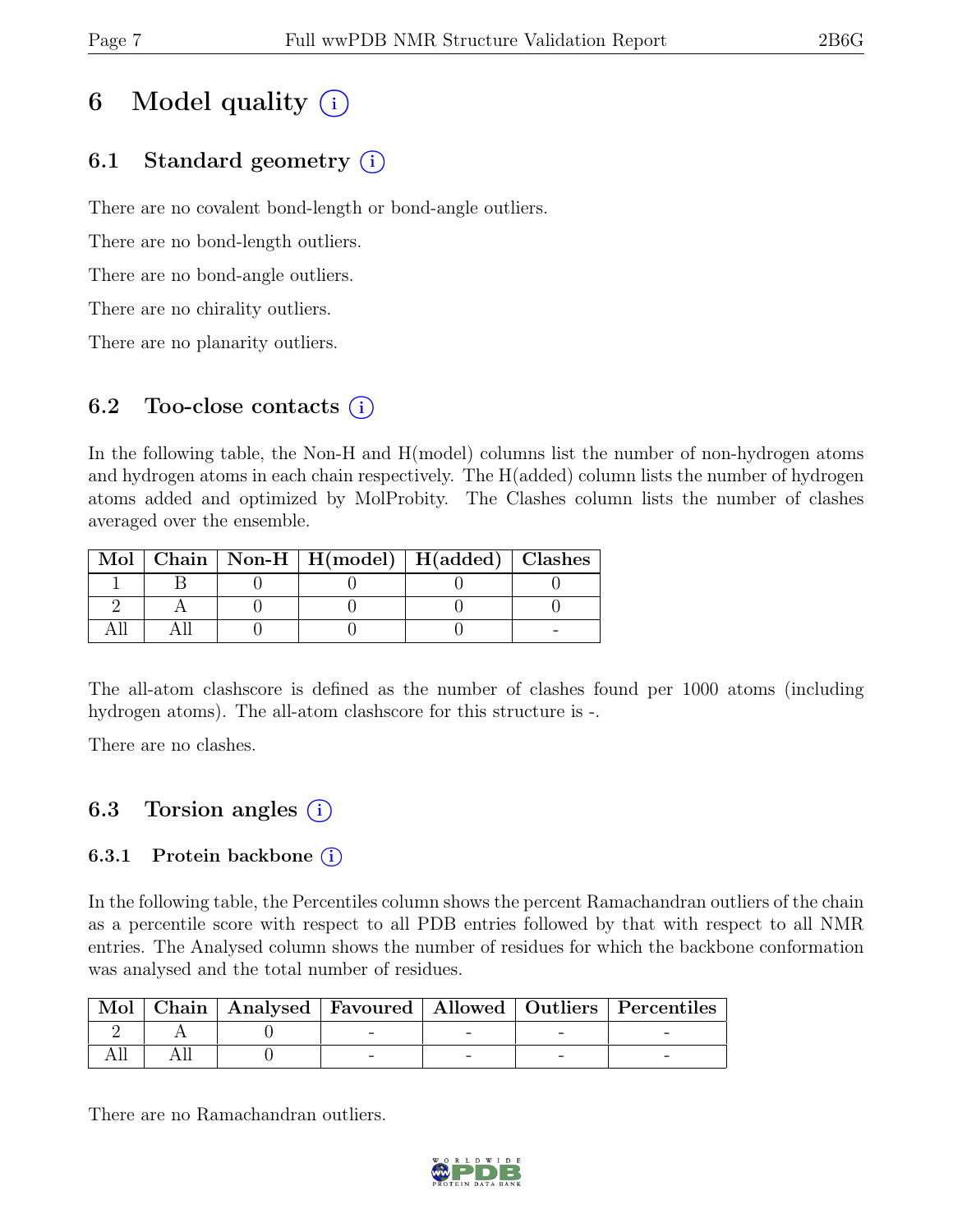#### 6.3.2 Protein sidechains  $(i)$

In the following table, the Percentiles column shows the percent sidechain outliers of the chain as a percentile score with respect to all PDB entries followed by that with respect to all NMR entries. The Analysed column shows the number of residues for which the sidechain conformation was analysed and the total number of residues.

|  |  | Mol   Chain   Analysed   Rotameric   Outliers   Percentiles |
|--|--|-------------------------------------------------------------|
|  |  |                                                             |
|  |  |                                                             |

There are no protein residues with a non-rotameric sidechain to report.

#### 6.3.3 RNA  $(i)$

| Mol | ${\rm Chain}$ | Analysed       | <b>Backbone Outliers   Pucker Outliers  </b> |             | Suiteness |
|-----|---------------|----------------|----------------------------------------------|-------------|-----------|
|     |               | $18/19$ (95\%) | $^{\prime}22\%$                              | $^{'}22\%$  | 0.45      |
|     |               | $18/19$ (95\%) | $^{\prime}22\%$                              | $^{'}22\%)$ | 0.45      |

The overall RNA backbone suiteness is 0.45.

All RNA backbone outliers are listed below:

| Mol | Chain | Res | Type |
|-----|-------|-----|------|
|     |       |     |      |
|     |       | 10  |      |
|     |       |     |      |
|     |       |     |      |

All RNA pucker outliers are listed below:

| Mol | ${\bf Chain}$ | Res | <b>Type</b> |
|-----|---------------|-----|-------------|
|     |               |     |             |
|     |               |     |             |
|     |               |     |             |
|     |               |     |             |

#### 6.4 Non-standard residues in protein, DNA, RNA chains  $(i)$

There are no non-standard protein/DNA/RNA residues in this entry.

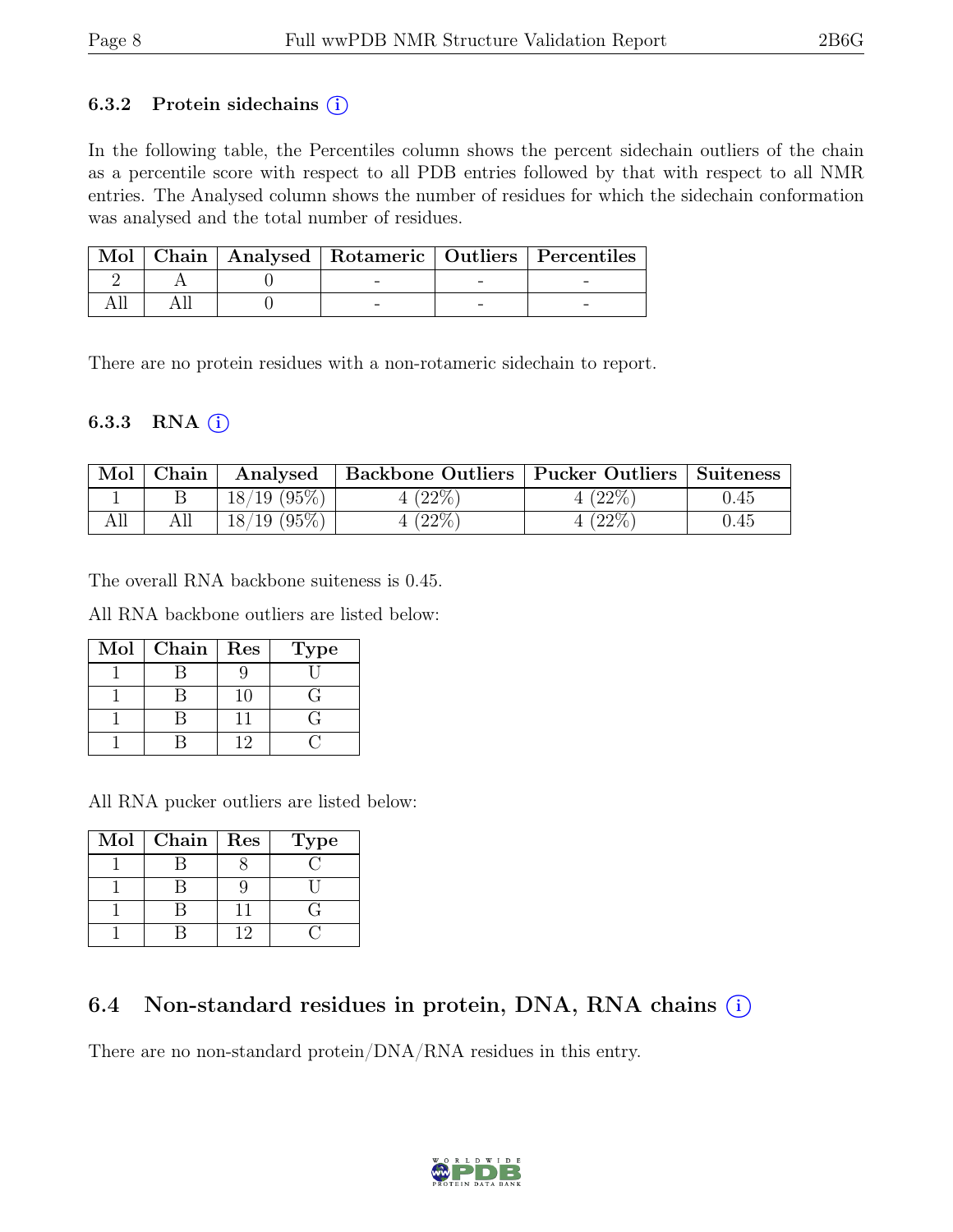### 6.5 Carbohydrates (i)

There are no monosaccharides in this entry.

### 6.6 Ligand geometry  $(i)$

There are no ligands in this entry.

#### 6.7 Other polymers (i)

There are no such molecules in this entry.

### 6.8 Polymer linkage issues  $(i)$

There are no chain breaks in this entry.